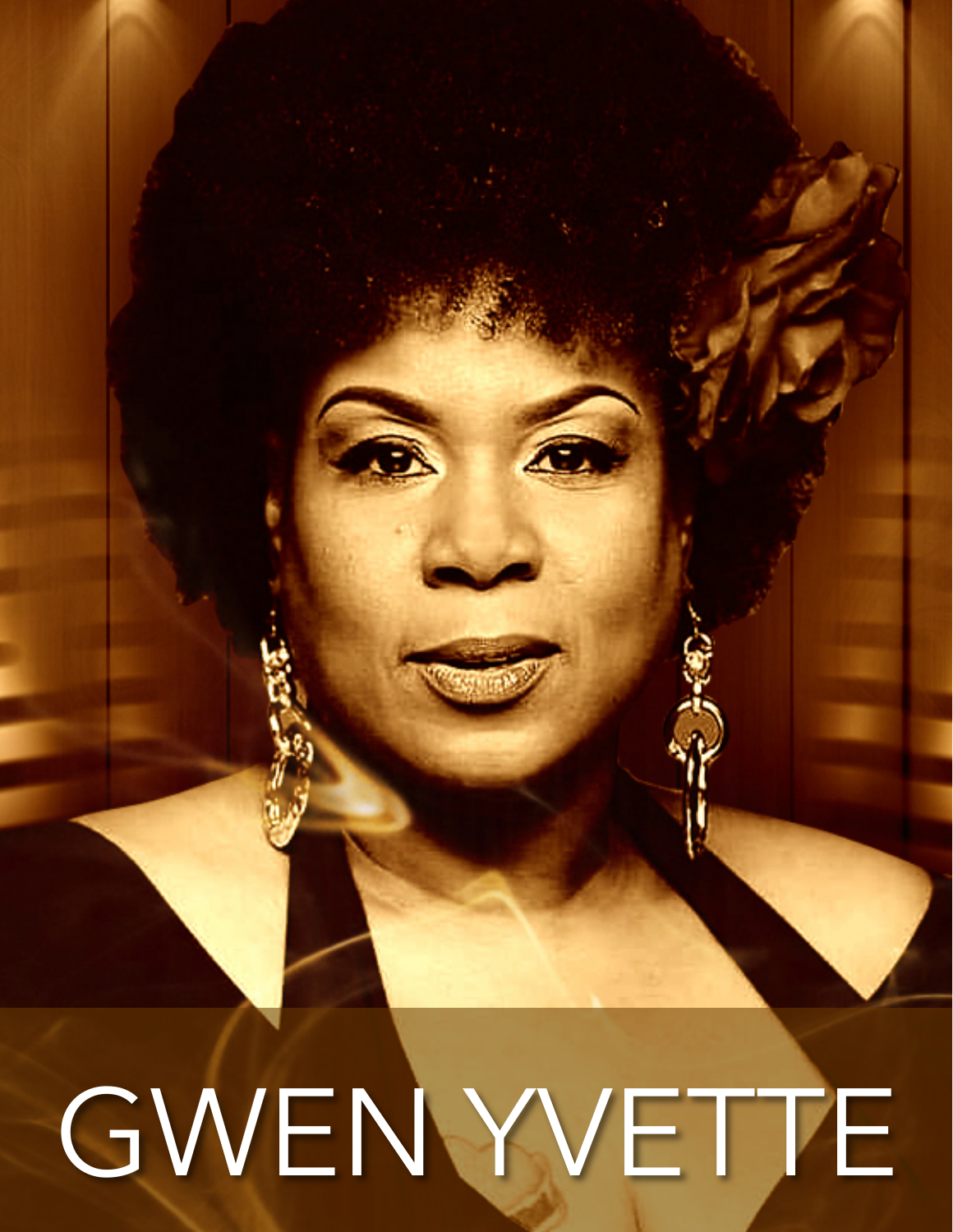*"To say that Gwen Yvette is a great vocalist is an understatement. She is phenomenal! To experience her live is to fall in love with the soaring strength of her voice and melodic tone. Add to that her professionalism, plus the fact that she is an exceptional entertainer and you have the makings of a star.* 

*Gwen and her band have performed several sold out shows at my venue and each one had the audience dancing to their non-stop grooves. I look forward to their return." ~ Chaye Alexander, Owner of Chayz Lounge*

## **.ABOUT**

Gwen Yvette is an independent R&B/Soul singer and songwriter from Beaufort, SC. She has shared the stage with Big Daddy Kane, Carl Thomas and the legendary Patti LaBelle.

An artist with extraordinary talent and vocal range, the Harlem-born, St. Helena Island product first picked up a microphone at the tender age of three and performed at community events. Gwen first entered the music scene as a professional singer in the early 1990's, performing with a popular local band and was later invited to tour with notable musicians, Lattimore and Roy C. In 2012, the songstress had a successful run on Fox's national television series, "The X Factor".

In 2015, Gwen Yvette launched her solo career and in

February 2016, she released her debut single titled, "So In Love". This release propelled Gwen into the spotlight, garnering national media recognition, performance opportunities nationwide and a rising star status. That year, she also won Female R&B Artist of the Year at the South Carolina Music Awards. In June of 2017, Gwen released her long-awaited album titled, "Love, Dreams & Visions", a project that exemplifies her love of music.

Gwen Yvette is one of the most sought-after singers throughout South Carolina and beyond, as is evident from her booking in Accra, Ghana.

**[GwenYvette.net](http://GwenYvette.net)**